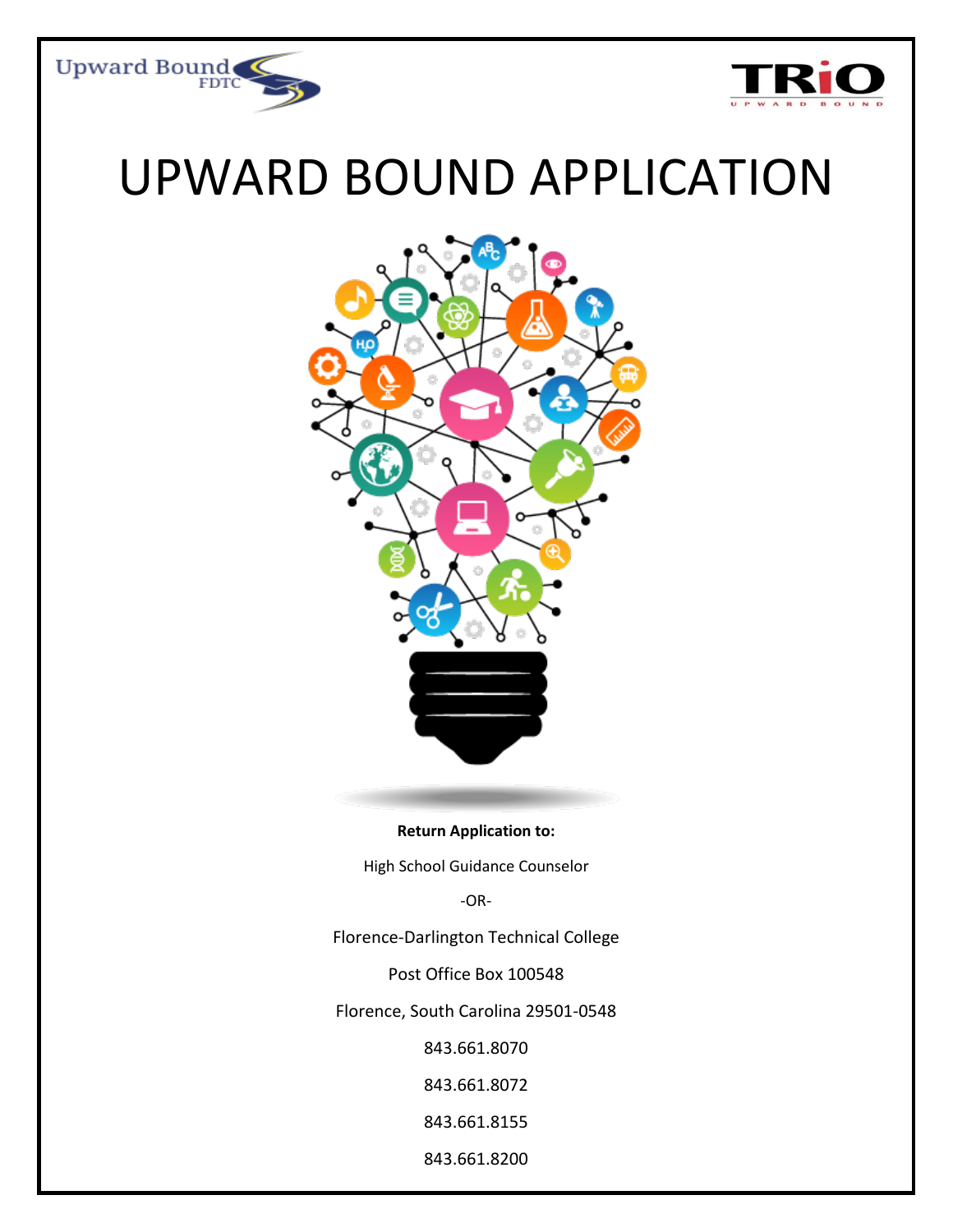

Dear Student and Parent/Guardian:

Applications for the Upward Bound (UB) program are accepted on a rolling basis. We invite you today to apply for an opportunity to participate.

UB is a federally-funded, pre-college program for high school students enrolled in grades 9-12. The program is designed to generate skills and motivation necessary to complete high school and to enter and succeed in a program of postsecondary education which can include a community college, 4-year university, or vocational/trade school.

Some of the benefits of UB include: academic enrichment sessions, tutoring, stipend payment for attendance, cultural/social activities, leadership development and career information workshops.

Admission to UB is not automatic; students must complete the application and selection process.

To apply, complete this packet which contains the following forms:

- Student Application
- Parent/Legal Guardian Information
- Eligibility Form
- Release for Academic Information
- Counselor Recommendation Form *Give to your school counselor to fill out then attach it to your application*
- Teacher Recommendation Form *Give to one of your teachers to fill out then attach it to your application*
- Medical History and Consent Form

One of the most important aspects of our application is an interview with you and at least one parent or guardian. An interview is required for all applicants. The UB staff is flexible and would like to plan the interview time that is most convenient. Interviews usually last about one hour and are held at the UB office on the Florence-Darlington Technical College campus or at an alternate location that has been agreed upon by an UB staff member. Please indicate below the best time for an interview:

| DAY         | <b>MONDAY</b> | <b>TUESDAY</b> | WEDNESDAY | <b>THURSDAY</b> | <b>FRIDAY</b> |
|-------------|---------------|----------------|-----------|-----------------|---------------|
| <b>TIME</b> |               |                |           |                 |               |

The interview will be scheduled after the completed application is received. A parent or guardian must accompany applicants during the interview.

\*\*Make sure that all requested information is complete and that all signature lines are signed

#### **PLEASE BRING THE FOLLOWING INFORMATION WITH YOU TO THE INTERVIEW:**

- Insurance provider information (medical card)
- Copy of most recent signed federal income tax return
- Copy of Social Security Card or Permanent Resident Card (green card)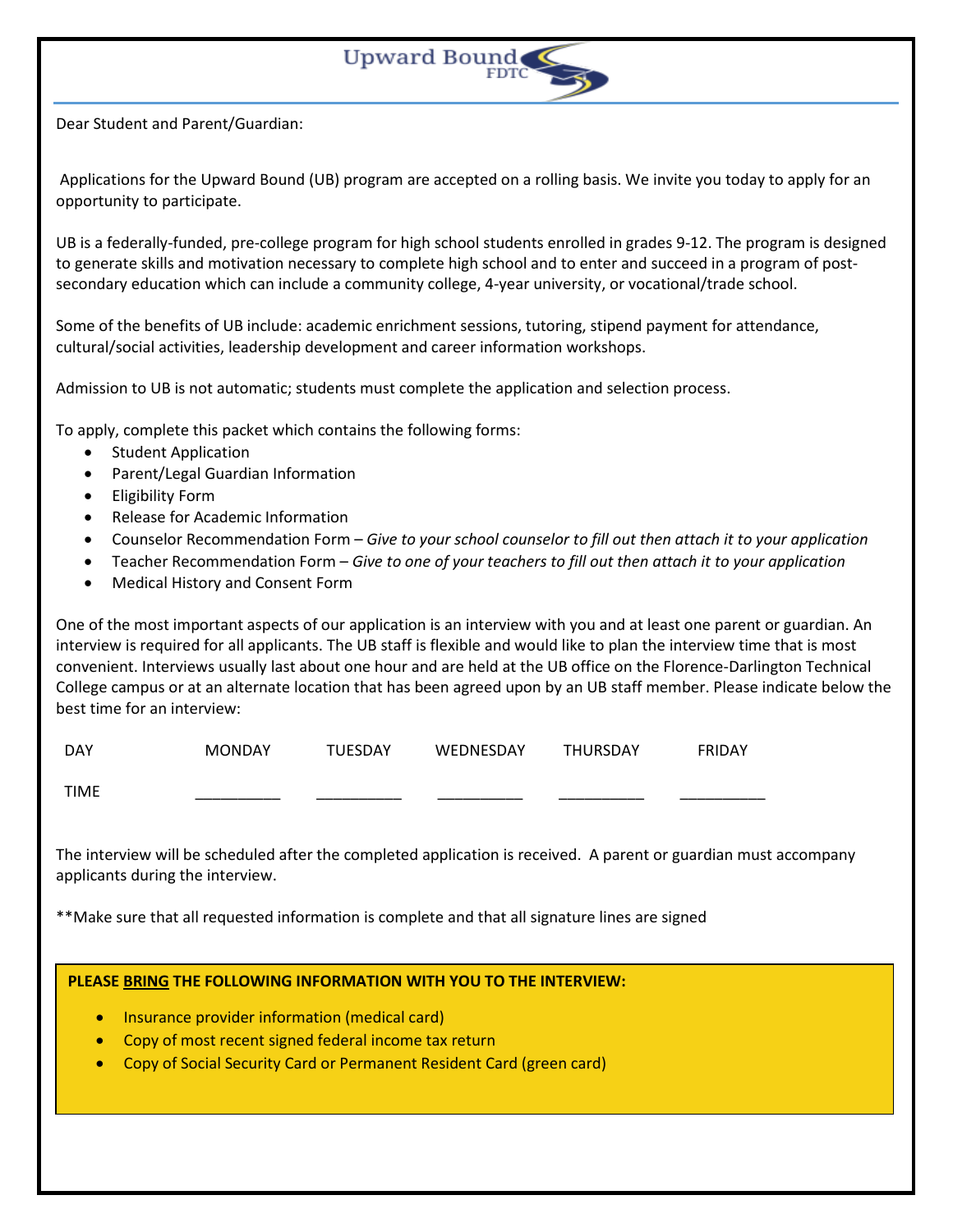

# **FREQUENTLY ASKED QUESTIONS**

#### **Who is eligible for this program?**

Our students must be from first-generation and/or low income families. Students must also attend one of our eight target schools: Creek Bridge, Darlington, Hannah-Pamplico, Lake City, Lamar, Marion, Timmonsville, or Wilson High School. Please refer to our "Application" tab and you will see the requirements for us to enroll students.

#### **How do I apply, what do I need?**

Complete each page and either fax or mail it to us when it is complete. After review of the application, an interview will be conducted to see that your student and Upward Bound are a right fit.

#### **How much does it cost to have my student in this program?**

There is no co cost for your student to be in the Upward Bound program. We are funded by a federal grant from the U.S. Department of Education.

#### **Are you recruiting students to attend Florence-Darlington Technical College?**

No. We are educating students in the college-going process.

#### **Do you take students on college tours?**

Yes, our goal is to take students on two college tours each school year.

# **What are the requirements to continue in this program?**

We have guidelines that must be met due to the federal funding we receive. We expect our students to maintain a GPA of 2.5 or higher, enroll in rigorous courses that will prepare them for college, maintain a respectful attitude, as well as show high enthusiasm and academic motivation.

#### **Does this program provide any scholarships?**

No, we teach the necessary skills and provide resources to find your scholarships on your own.

#### **Does my student have to reapply each year?**

No, once you are in our program we hope you are there until graduation. We do ask that you keep us updated with any changes in address, emails and phone numbers.

# **How long does my student stay in the program?**

You child will remain an active participant in our program until high school graduation; unless they are dismissed from our program for attendance, academic or behavioral reasons.

We begin recruiting as young as those entering the 9th grade.

#### **What happens if I move to another school?**

Your child can continue to be a part of the Upward Bound program if they continue to meet all of the attendance and academic requirements.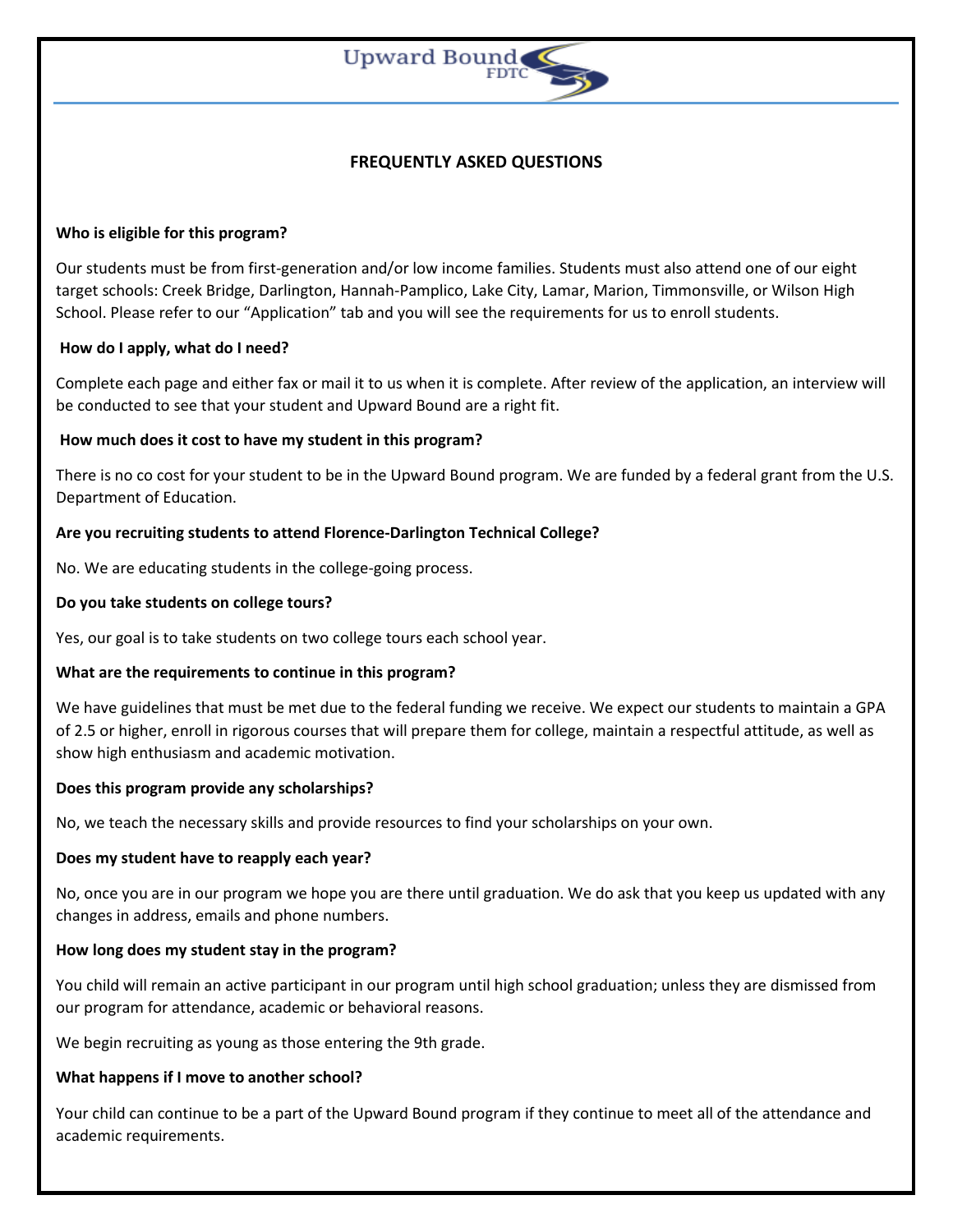

#### **What are Saturday Sessions?**

Twice a month, students will participate in full day (8:30 AM - 2:30 PM) academic sessions divided into one-hour classes with highly qualified teachers and tutors. Each class will be a different subject (Math, English, Science, Foreign Language, and ACT/SAT Prep) and the students will have the opportunity to receive additional assistance in the school work from their high schools. Lunch will be provided at no additional cost.

#### **What happens during the Summer Component?**

Students will complete a six-week academic program taught by certified teachers in Florence, Darlington, and Marion counties. Students are placed in classes that they've registered to take the following year at their High Schools. They are given a head start on the curriculum and are given the opportunity to benefit from the many resources at the Francis Marion University campus.

Students will also participate in a residential component at the Francis Marion University Campus, in addition to the academic programming. There, students will be led by five residential advisors and seven tutors and facilitate them in tutoring, clubs, evening activities, and field trips. All meals, residency fees, tutoring and activity fees are paid for by the Upward Bound Program.

#### **Does my child need to stay for the Residential part during the Summer Component?**

Yes, it is required that every student participate for both the Academic and Residential components throughout the entire summer. Special circumstances need to be addressed to the Upward Bound Staff before the Summer Component begins in late June.

If you have any further questions, please call our office at 843.661.8200.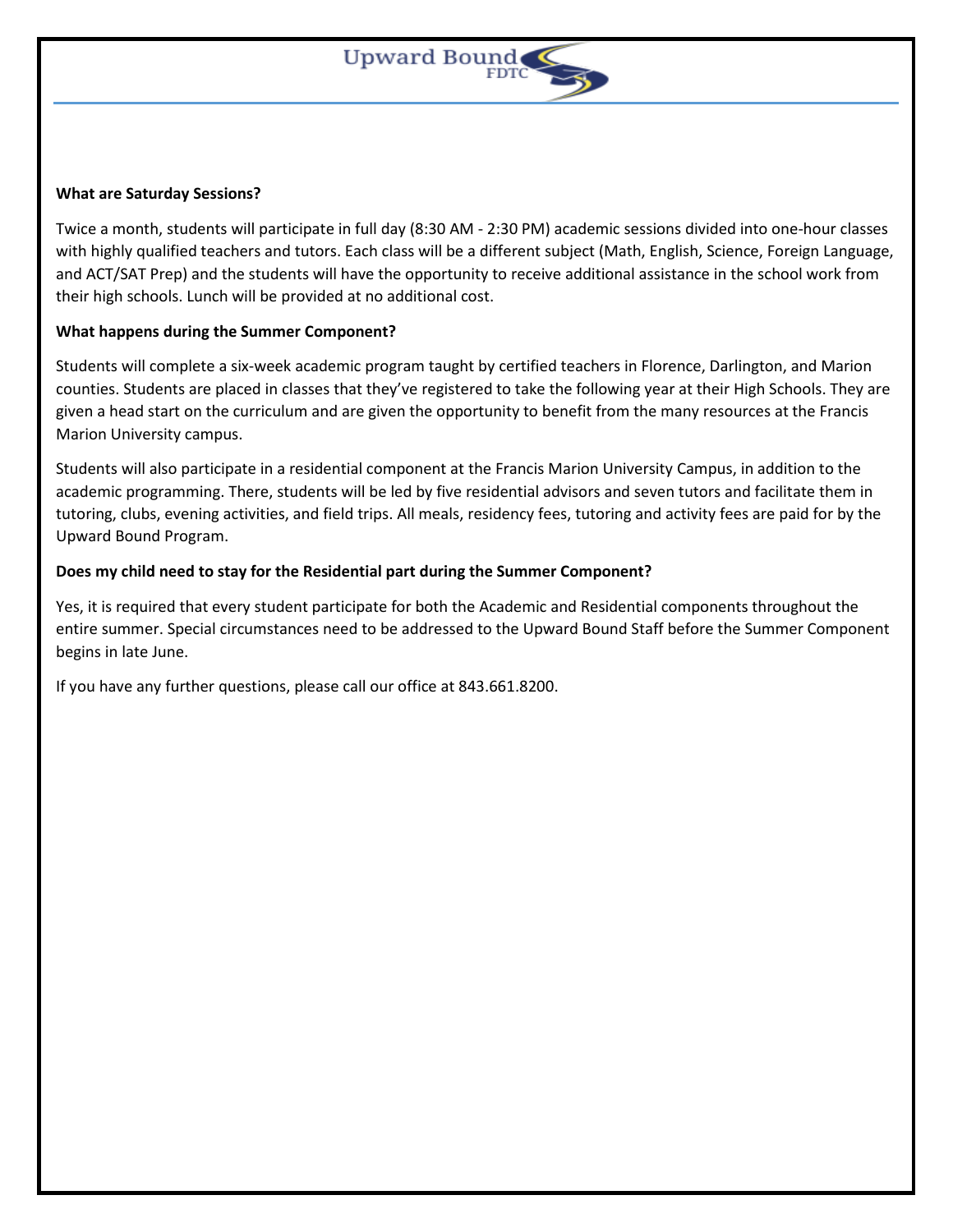

# **Application Process Instructions**

- 1. Please **PRINT** in ink your responses. Leave nothing blank.
- 2. Please take all recommendation forms to your counselor and your appropriate teachers. Your counselor and teachers will then return them to the Upward Bound office.
- 3. For priority consideration, all application materials must be submitted to the Upward Bound office as soon as possible. Return completed applications and information to:

Florence-Darlington Technical College 2715 W Lucas Street, Bldg. 100, Room 110B PO Box 100548 Florence, SC 29501

- 4. After all application materials are received, someone from the Upward Bound office will contact you to arrange an interview with both you and your parent/guardian. The interview will allow the Upward Bound staff to verify information provided in the application, as well as, provide an opportunity for parents and students to gain further insight into program expectations and activities.
- 5. When scheduling the interview, parents will be asked to bring proof of your family's income and proof of the student's citizenship. Students will not be admitted until all paperwork has been turned in. The following are acceptable forms of documentation of income:
	- A signed copy of your family's most current federal tax forms (Forms 1040/1040A/1040EZ/1040PC)
	- Proof of a recent eligibility letter from a caseworker or public assistance agency that verifies the family's level of income or assistance; or
	- A recent Social Security or Veterans benefit award letter
- 6. For proof of citizenship and residency, students must bring one of the following combinations of information:
	- A birth certificate and social security card
	- A permanent residence card and social security card

# **Tentative Upward Bound Application Process**

- Return completed application to high school counselor or Upward Bound office
- Schedule interview with student and parent/guardian
- Receive letter about status from Upward Bound
- Participate in New Student Orientation with parent/guardian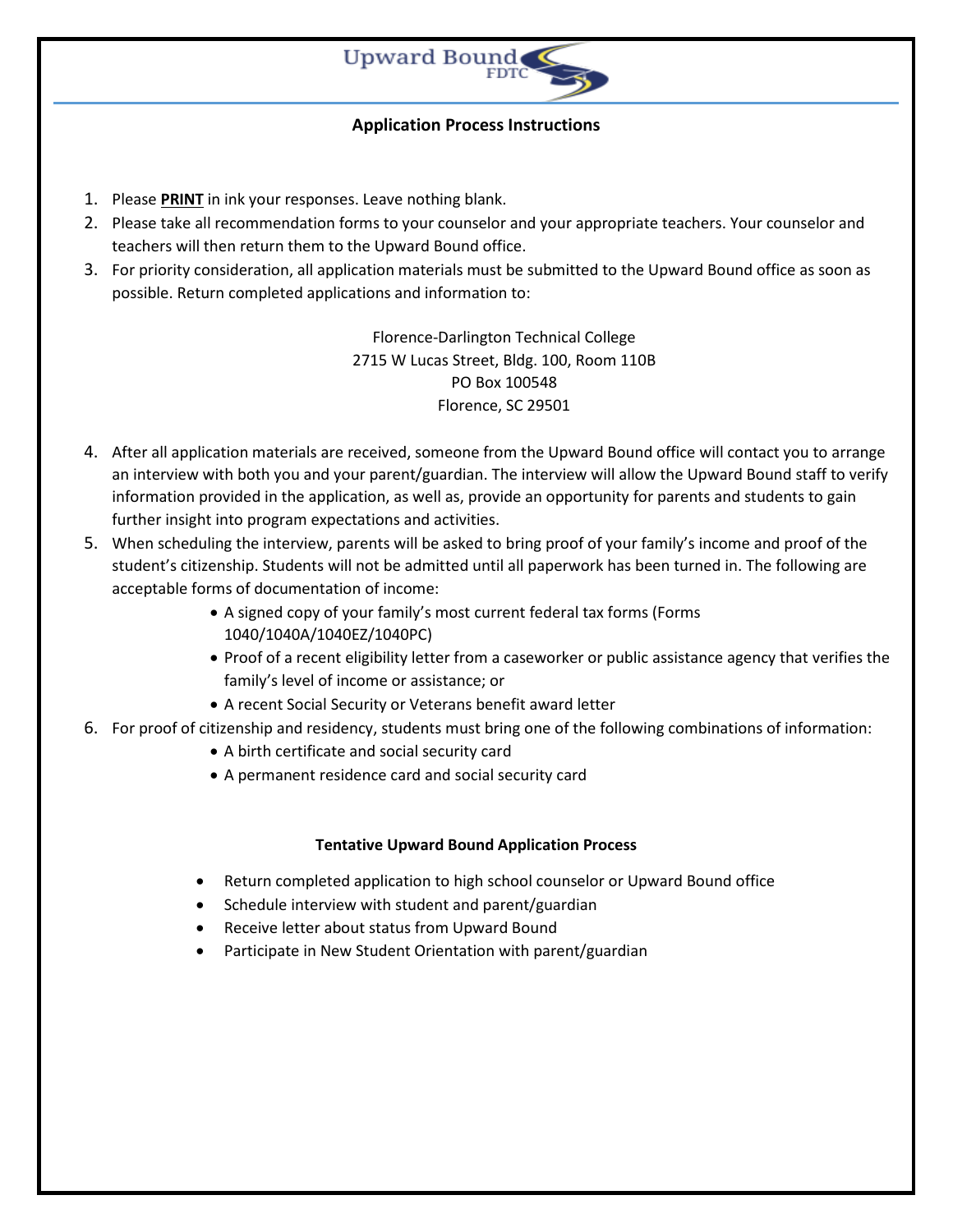

# **Student Application**

*This information is strictly confidential. Financial and other personal information you give to the Florence-Darlington Technical College Upward Bound program is protected by the General Education Provision Act (Privacy Rights of Parents and Students/Buckley Amendment). Upward Bound and the U.S. Department of Education may not release any information without your written consent.*

| Name                                                                                           |                   |             | Date of Birth______________                                                                                     | Age______ |
|------------------------------------------------------------------------------------------------|-------------------|-------------|-----------------------------------------------------------------------------------------------------------------|-----------|
| Last Name                                                                                      | <b>First Name</b> | MI          |                                                                                                                 |           |
|                                                                                                |                   |             |                                                                                                                 |           |
|                                                                                                |                   |             |                                                                                                                 |           |
|                                                                                                |                   |             |                                                                                                                 |           |
|                                                                                                |                   |             |                                                                                                                 |           |
|                                                                                                |                   | $\Box$ Male | $\Box$ Female                                                                                                   |           |
| U.S. Citizen □Yes □No                                                                          |                   |             | If no, indicate Resident alien number and attach a copy of your green card                                      |           |
| Disabled: □Yes □No                                                                             |                   |             |                                                                                                                 |           |
|                                                                                                |                   |             |                                                                                                                 |           |
| □Native Hawaiian or Other Pacific Islander                                                     |                   |             | Race (check all that apply): □Hispanic □American Indian/Alaskan Native □Asian □Black or African American □White |           |
| Do you have a record with the juvenile court system? $\Box$ Yes $\Box$ No                      |                   |             |                                                                                                                 |           |
|                                                                                                |                   |             |                                                                                                                 |           |
|                                                                                                |                   |             |                                                                                                                 |           |
|                                                                                                |                   |             |                                                                                                                 |           |
| Are you currently involved in another TRIO Program? □ Yes □ No                                 |                   |             |                                                                                                                 |           |
|                                                                                                |                   |             |                                                                                                                 |           |
| How did you hear about Upward Bound?                                                           |                   |             |                                                                                                                 |           |
|                                                                                                |                   |             | □Teacher/Counselor/Administrator □Upward Bound Advertisement □Current/Former Upward Bound Student □Friend       |           |
| Have you ever been in Upward Bound before? □Yes □No                                            |                   |             |                                                                                                                 |           |
|                                                                                                |                   |             |                                                                                                                 |           |
| Are you able to attend weekly after-school tutoring sessions? □Yes □No                         |                   |             |                                                                                                                 |           |
| Are you able to attend a six-week program at Francis Marion University each summer? □ Yes □ No |                   |             |                                                                                                                 |           |
|                                                                                                |                   |             |                                                                                                                 |           |
|                                                                                                |                   |             |                                                                                                                 |           |
|                                                                                                |                   |             |                                                                                                                 |           |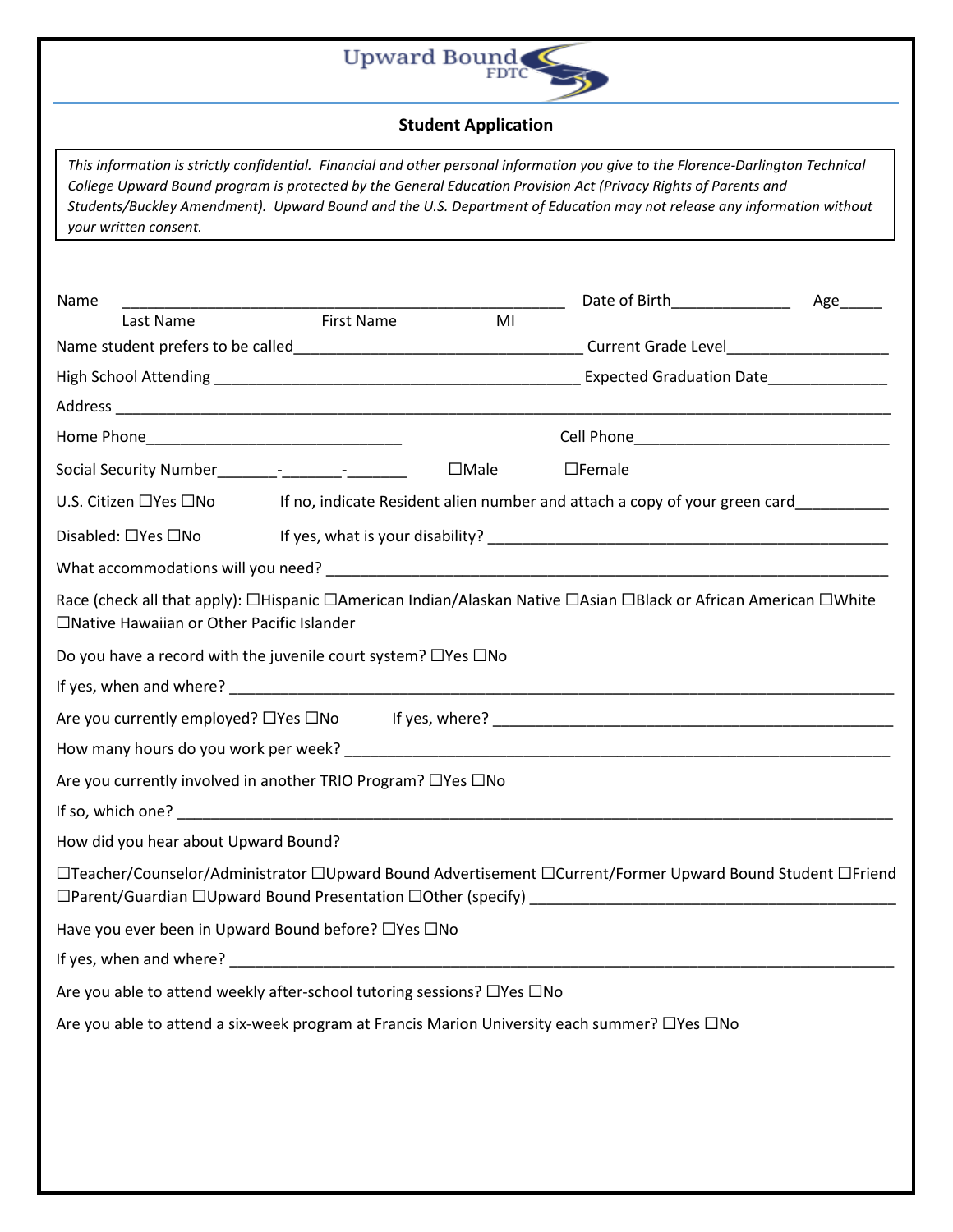|                                                                                                                                                                                                                               |                                          | <b>Parent/Legal Guardian Information</b> |  |  |  |
|-------------------------------------------------------------------------------------------------------------------------------------------------------------------------------------------------------------------------------|------------------------------------------|------------------------------------------|--|--|--|
| <b>Mother/Female Legal Guardian</b><br>Name                                                                                                                                                                                   |                                          |                                          |  |  |  |
| <b>First Name</b><br>Last Name                                                                                                                                                                                                | Date of Birth_____________<br>MI         | Age                                      |  |  |  |
| Highest grade level completed: 1 2 3 4 5 6 7 8 9 10 11 12                                                                                                                                                                     |                                          |                                          |  |  |  |
| Are you a college graduate? □Yes □No                                                                                                                                                                                          |                                          |                                          |  |  |  |
|                                                                                                                                                                                                                               |                                          |                                          |  |  |  |
| Highest degree earned: Associate's                                                                                                                                                                                            | Bachelor's Master's<br>Doctoral          |                                          |  |  |  |
|                                                                                                                                                                                                                               |                                          |                                          |  |  |  |
|                                                                                                                                                                                                                               |                                          |                                          |  |  |  |
| <b>Father/Male Legal Guardian</b>                                                                                                                                                                                             |                                          |                                          |  |  |  |
| Name<br><u> 2000 - Jan James James James James James James James James James James James James James James James James J</u><br><b>First Name</b><br>Last Name                                                                | Date of Birth <b>Exercise 2018</b><br>MI | Age                                      |  |  |  |
|                                                                                                                                                                                                                               |                                          |                                          |  |  |  |
| Highest grade level completed: 1 2 3 4 5 6 7 8 9 10 11 12                                                                                                                                                                     |                                          |                                          |  |  |  |
| Are you a college graduate? □Yes □No                                                                                                                                                                                          |                                          |                                          |  |  |  |
| If yes, please indicate college attended: National College and College at the collection of the collection of the collection of the collection of the collection of the collection of the collection of the collection of the |                                          |                                          |  |  |  |
| Highest degree earned:<br>Associate's<br>Bachelor's                                                                                                                                                                           | Master's<br>Doctoral                     |                                          |  |  |  |
|                                                                                                                                                                                                                               |                                          |                                          |  |  |  |
|                                                                                                                                                                                                                               |                                          |                                          |  |  |  |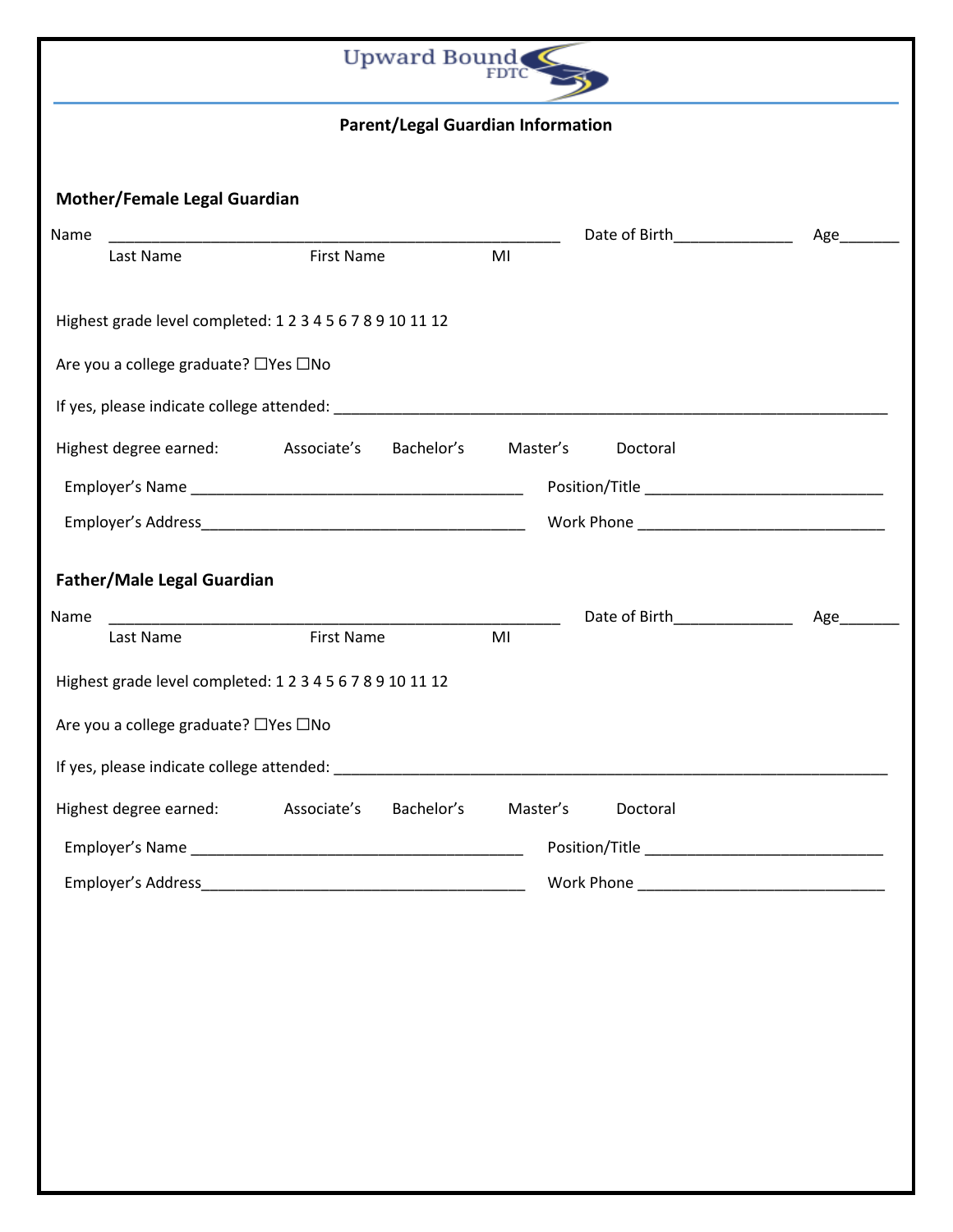

# **Eligibility**

*The Upward Bound program is supported by a federal grant which asks individual programs to verify the eligibility of all applicants. Therefore, students applying to the program are required to answer the following questions regarding U.S. status and family income.*

| Under \$18,210    | \$37,650-\$44,129 |
|-------------------|-------------------|
| \$18,210-\$24,689 | \$44,130-\$50,609 |
| \$24,690-\$31,169 | \$50,610-\$57,089 |
| \$31,170-\$37,649 | \$57,090-\$63,570 |
|                   |                   |

Please list below the names of **ALL** persons living in your household, their age, and their relationship to you.

| <b>Name</b> | Age | Relationship |
|-------------|-----|--------------|
|             |     |              |
|             |     |              |
|             |     |              |
|             |     |              |
|             |     |              |
|             |     |              |

#### **U.S. Status**

| Are you a citizen of the United States?                                     | $\Box$ Yes    | $\square$ No |
|-----------------------------------------------------------------------------|---------------|--------------|
| Are you a permanent resident of the United States?                          | $\Box$ Yes    | $\square$ No |
| Are you in the United States for any reason other than a temporary purpose? | $\Box$ Yes    | $\square$ No |
| <b>Family Income</b>                                                        |               |              |
| Did your parent(s) or legal guardian(s) file taxes for the previous year?   | $\square$ Yes | □No          |

If yes, please attach a signed copy of your federal income tax return.

If no, please identify and list amounts for any additional income received in the household each month. Please also list employer(s) and any income received in the last year.

| <b>Source of Untaxed Income</b>       | Amount |
|---------------------------------------|--------|
| 1. Child Support                      |        |
| 2. Worker's Compensation              |        |
| 3. Untaxed Pension                    |        |
| 4. Supplemental Security Income (SSI) |        |
| 5. Other                              |        |

| Source/Employer | Income |
|-----------------|--------|
|                 |        |
|                 |        |
|                 |        |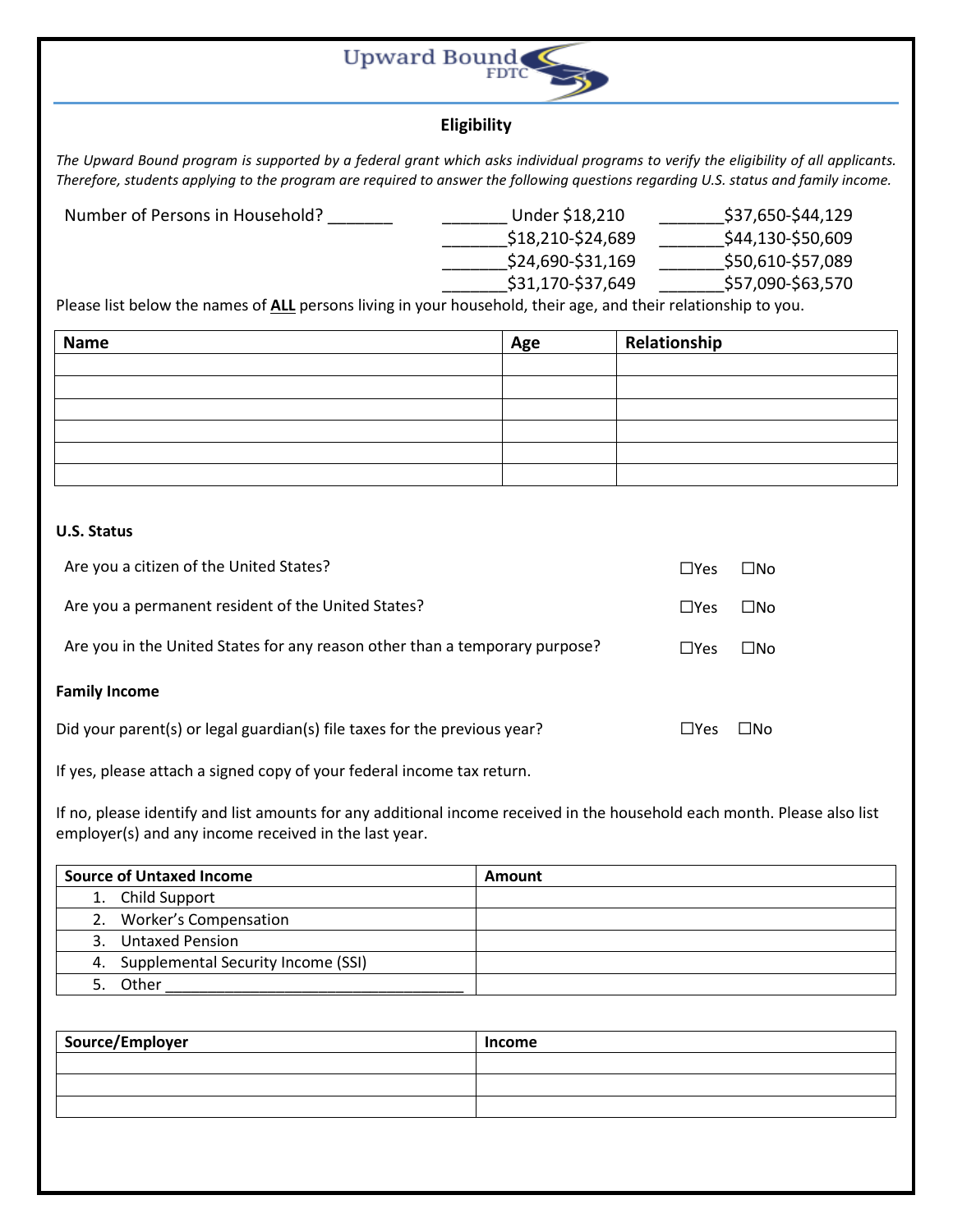|                                                                                                                                                                                                                                                                                                                                                                                   |                                        | Upward Bound                                  |   |                                                    |                                                                                              |                                     |                       |
|-----------------------------------------------------------------------------------------------------------------------------------------------------------------------------------------------------------------------------------------------------------------------------------------------------------------------------------------------------------------------------------|----------------------------------------|-----------------------------------------------|---|----------------------------------------------------|----------------------------------------------------------------------------------------------|-------------------------------------|-----------------------|
|                                                                                                                                                                                                                                                                                                                                                                                   |                                        | <b>Guidance Counselor Recommendation Form</b> |   |                                                    |                                                                                              |                                     |                       |
|                                                                                                                                                                                                                                                                                                                                                                                   |                                        |                                               |   |                                                    |                                                                                              |                                     |                       |
|                                                                                                                                                                                                                                                                                                                                                                                   |                                        |                                               |   |                                                    |                                                                                              |                                     |                       |
| The student named above is applying for admission to the Upward Bound Program at Florence-Darlington Technical College. We<br>would appreciate your recommendation as it is of considerable importance to us. Please complete this form and return to applicant<br>or fax to our office. Thank you for your assistance in evaluating this applicant for the Upward Bound Program. |                                        |                                               |   |                                                    |                                                                                              |                                     |                       |
| This student, as of last semester, is:                                                                                                                                                                                                                                                                                                                                            |                                        | $\Box$ Behind Grade Level                     |   | □At Grade Level                                    |                                                                                              |                                     | □Ahead of Grade Level |
| Which best described the student's current academic program? $\Box$ College Prep $\Box$ Vocational $\Box$ Technical $\Box$ Remedial                                                                                                                                                                                                                                               |                                        |                                               |   |                                                    |                                                                                              |                                     |                       |
| Check a space for each category (4=Superior, 3=Exceeds expectations, 2=Meets expectations, 1=Needs improvement, 0=Unacceptable)                                                                                                                                                                                                                                                   |                                        |                                               |   |                                                    |                                                                                              |                                     |                       |
|                                                                                                                                                                                                                                                                                                                                                                                   | <b>Academic Evaluation</b>             |                                               | 4 | 3                                                  | $\overline{2}$                                                                               | $\mathbf{1}$                        | $\mathbf{0}$          |
| <b>Attendance Record</b>                                                                                                                                                                                                                                                                                                                                                          |                                        |                                               |   |                                                    |                                                                                              |                                     |                       |
| <b>Academic Skills</b>                                                                                                                                                                                                                                                                                                                                                            |                                        |                                               |   |                                                    |                                                                                              |                                     |                       |
| Leadership Skills                                                                                                                                                                                                                                                                                                                                                                 |                                        |                                               |   |                                                    |                                                                                              |                                     |                       |
| Motivation/Attitude                                                                                                                                                                                                                                                                                                                                                               |                                        |                                               |   |                                                    |                                                                                              |                                     |                       |
| Discipline/Behavior<br>Please feel free to use the space provided below to explain any low ratings you have given to the applicant.                                                                                                                                                                                                                                               |                                        |                                               |   |                                                    |                                                                                              |                                     |                       |
| Please identify the student's major needs for academic/social enrichment.<br>$\Box$ Communication Skills<br>$\Box$ Cultural Enrichment                                                                                                                                                                                                                                            | $\square$ Math<br>$\square$ Self-Image | $\Box$ Natural Science<br>□Group Relations    |   | $\square$ Social Science<br>$\Box$ Writing Ability |                                                                                              | □Study Skills<br>$\Box$ Test-Taking |                       |
| Specify any other needs                                                                                                                                                                                                                                                                                                                                                           |                                        |                                               |   |                                                    |                                                                                              |                                     |                       |
| Please check mark in the category that applies.                                                                                                                                                                                                                                                                                                                                   |                                        |                                               |   |                                                    |                                                                                              |                                     |                       |
| Does this student have the academic potential for post-secondary education?<br>Would this student apply to college without the assistance of Upward Bound?<br>Is this student in need of tutoring, counseling, and/or support services?<br>Do you recommend this student to participate in Upward Bound?                                                                          |                                        |                                               |   |                                                    | $\Box$ Yes $\Box$ No<br>$\Box$ Yes $\Box$ No<br>$\Box$ Yes $\Box$ No<br>$\Box$ Yes $\Box$ No |                                     |                       |
|                                                                                                                                                                                                                                                                                                                                                                                   |                                        |                                               |   |                                                    |                                                                                              |                                     |                       |
| <b>Counselor's Comment:</b>                                                                                                                                                                                                                                                                                                                                                       |                                        |                                               |   |                                                    |                                                                                              |                                     |                       |
|                                                                                                                                                                                                                                                                                                                                                                                   |                                        |                                               |   |                                                    |                                                                                              |                                     |                       |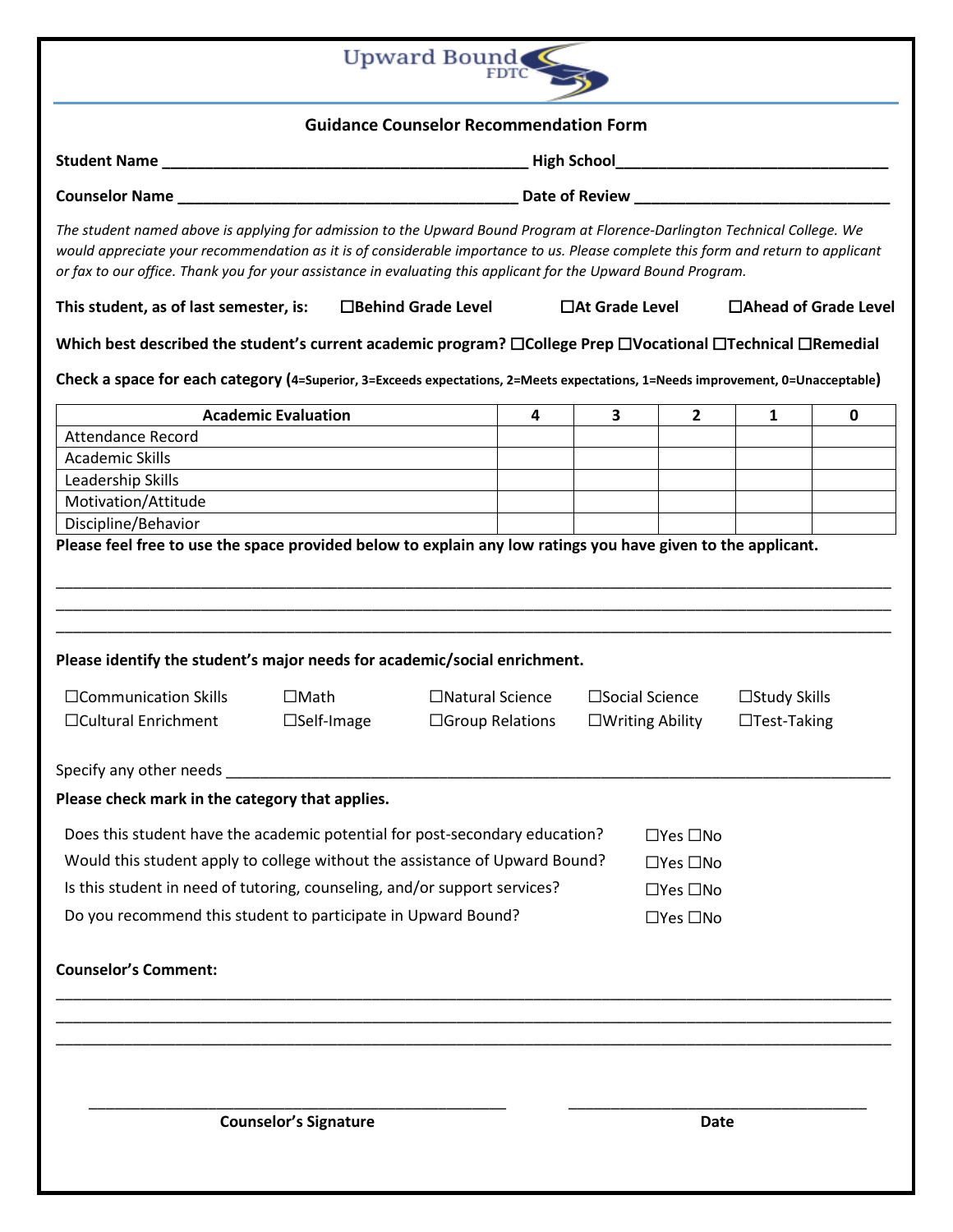# Upward Bound **FDTC**

# **High School Teacher Recommendation Form**

**Student Name \_\_\_\_\_\_\_\_\_\_\_\_\_\_\_\_\_\_\_\_\_\_\_\_\_\_\_\_\_\_\_\_\_\_\_\_\_\_\_\_\_\_\_ High School\_\_\_\_\_\_\_\_\_\_\_\_\_\_\_\_\_\_\_\_\_\_\_\_\_\_\_\_\_\_\_\_**

**Teacher's Name \_\_\_\_\_\_\_\_\_\_\_\_\_\_\_\_\_\_\_\_\_\_\_\_\_\_\_\_\_\_\_\_\_\_\_\_\_\_\_\_ Date of Review \_\_\_\_\_\_\_\_\_\_\_\_\_\_\_\_\_\_\_\_\_\_\_\_\_\_\_\_\_\_\_**

*The student named above is applying for admission to the Upward Bound Program at Florence-Darlington Technical College. We would appreciate your recommendation as it is of considerable importance to us. Please complete this form and return to applicant or fax to our office. Thank you for your assistance in evaluating this applicant for the Upward Bound Program.* 

\_\_\_\_\_\_\_\_\_\_\_\_\_\_\_\_\_\_\_\_\_\_\_\_\_\_\_\_\_\_\_\_\_\_\_\_\_\_\_\_\_\_\_\_\_\_\_\_\_\_\_\_\_\_\_\_\_\_\_\_\_\_\_\_\_\_\_\_\_\_\_\_\_\_\_\_\_\_\_\_\_\_\_\_\_\_\_\_\_\_\_\_\_\_\_\_\_\_ \_\_\_\_\_\_\_\_\_\_\_\_\_\_\_\_\_\_\_\_\_\_\_\_\_\_\_\_\_\_\_\_\_\_\_\_\_\_\_\_\_\_\_\_\_\_\_\_\_\_\_\_\_\_\_\_\_\_\_\_\_\_\_\_\_\_\_\_\_\_\_\_\_\_\_\_\_\_\_\_\_\_\_\_\_\_\_\_\_\_\_\_\_\_\_\_\_\_

\_\_\_\_\_\_\_\_\_\_\_\_\_\_\_\_\_\_\_\_\_\_\_\_\_\_\_\_\_\_\_\_\_\_\_\_\_\_\_\_\_\_\_\_\_\_\_\_\_\_\_\_\_\_\_\_\_\_\_\_\_\_\_\_\_\_\_\_\_\_\_\_\_\_\_\_\_\_\_\_\_\_\_\_\_\_\_\_\_\_\_\_\_\_\_\_\_\_ \_\_\_\_\_\_\_\_\_\_\_\_\_\_\_\_\_\_\_\_\_\_\_\_\_\_\_\_\_\_\_\_\_\_\_\_\_\_\_\_\_\_\_\_\_\_\_\_\_\_\_\_\_\_\_\_\_\_\_\_\_\_\_\_\_\_\_\_\_\_\_\_\_\_\_\_\_\_\_\_\_\_\_\_\_\_\_\_\_\_\_\_\_\_\_\_\_\_

How long have you known this student and in what capacity?

What subject area and level are you currently teaching the student?

Circle the degree to which the following applies to this student. (5=Strongly Agree, 1=Strongly Disagree)

| Student is involved and prepared for class.                 |    | 4 |    |  |
|-------------------------------------------------------------|----|---|----|--|
| Student has a positive attitude about the learning process. | 5  | 4 |    |  |
| Student consistently does class assignments.                |    | 4 | 3. |  |
| Student is open to constructive criticism.                  | 5. | 4 |    |  |
| Student does more work than is required.                    |    | 4 | 3  |  |
| Student serves as a class leader.                           |    | 4 | 3  |  |
| Student responds to disciplinary action well.               |    | 4 |    |  |

What are the student's academic strengths/weaknesses in your class? In what academic areas does the student need to improve on? Please describe.

\_\_\_\_\_\_\_\_\_\_\_\_\_\_\_\_\_\_\_\_\_\_\_\_\_\_\_\_\_\_\_\_\_\_\_\_\_\_\_\_\_\_\_\_\_\_\_\_\_\_\_\_\_\_\_\_\_\_\_\_\_\_\_\_\_\_\_\_\_\_\_\_\_\_\_\_\_\_\_\_\_\_\_\_\_\_\_\_\_\_\_\_\_\_\_\_\_\_ \_\_\_\_\_\_\_\_\_\_\_\_\_\_\_\_\_\_\_\_\_\_\_\_\_\_\_\_\_\_\_\_\_\_\_\_\_\_\_\_\_\_\_\_\_\_\_\_\_\_\_\_\_\_\_\_\_\_\_\_\_\_\_\_\_\_\_\_\_\_\_\_\_\_\_\_\_\_\_\_\_\_\_\_\_\_\_\_\_\_\_\_\_\_\_\_\_\_ \_\_\_\_\_\_\_\_\_\_\_\_\_\_\_\_\_\_\_\_\_\_\_\_\_\_\_\_\_\_\_\_\_\_\_\_\_\_\_\_\_\_\_\_\_\_\_\_\_\_\_\_\_\_\_\_\_\_\_\_\_\_\_\_\_\_\_\_\_\_\_\_\_\_\_\_\_\_\_\_\_\_\_\_\_\_\_\_\_\_\_\_\_\_\_\_\_\_

\_\_\_\_\_\_\_\_\_\_\_\_\_\_\_\_\_\_\_\_\_\_\_\_\_\_\_\_\_\_\_\_\_\_\_\_\_\_\_\_\_\_\_\_\_\_\_\_\_\_\_\_\_\_\_\_\_\_\_\_\_\_\_\_\_\_\_\_\_\_\_\_\_\_\_\_\_\_\_\_\_\_\_\_\_\_\_\_\_\_\_\_\_\_\_\_\_\_ \_\_\_\_\_\_\_\_\_\_\_\_\_\_\_\_\_\_\_\_\_\_\_\_\_\_\_\_\_\_\_\_\_\_\_\_\_\_\_\_\_\_\_\_\_\_\_\_\_\_\_\_\_\_\_\_\_\_\_\_\_\_\_\_\_\_\_\_\_\_\_\_\_\_\_\_\_\_\_\_\_\_\_\_\_\_\_\_\_\_\_\_\_\_\_\_\_\_ \_\_\_\_\_\_\_\_\_\_\_\_\_\_\_\_\_\_\_\_\_\_\_\_\_\_\_\_\_\_\_\_\_\_\_\_\_\_\_\_\_\_\_\_\_\_\_\_\_\_\_\_\_\_\_\_\_\_\_\_\_\_\_\_\_\_\_\_\_\_\_\_\_\_\_\_\_\_\_\_\_\_\_\_\_\_\_\_\_\_\_\_\_\_\_\_\_\_ \_\_\_\_\_\_\_\_\_\_\_\_\_\_\_\_\_\_\_\_\_\_\_\_\_\_\_\_\_\_\_\_\_\_\_\_\_\_\_\_\_\_\_\_\_\_\_\_\_\_\_\_\_\_\_\_\_\_\_\_\_\_\_\_\_\_\_\_\_\_\_\_\_\_\_\_\_\_\_\_\_\_\_\_\_\_\_\_\_\_\_\_\_\_\_\_\_\_ \_\_\_\_\_\_\_\_\_\_\_\_\_\_\_\_\_\_\_\_\_\_\_\_\_\_\_\_\_\_\_\_\_\_\_\_\_\_\_\_\_\_\_\_\_\_\_\_\_\_\_\_\_\_\_\_\_\_\_\_\_\_\_\_\_\_\_\_\_\_\_\_\_\_\_\_\_\_\_\_\_\_\_\_\_\_\_\_\_\_\_\_\_\_\_\_\_\_

Current Student Grade in your Class: ☐A ☐B ☐C ☐D ☐F ☐Passing ☐Failing ☐\_\_\_\_\_\_\_%

\_\_\_\_\_\_\_\_\_\_\_\_\_\_\_\_\_\_\_\_\_\_\_\_\_\_\_\_\_\_\_\_\_\_\_\_\_\_\_\_\_\_\_\_\_\_\_\_\_ \_\_\_\_\_\_\_\_\_\_\_\_\_\_\_\_\_\_\_\_\_\_\_\_\_\_\_\_\_\_\_\_\_\_\_

In specific detail, please comment on the student's demonstrated need for the academic support provided by the Upward Bound program in preparation for college:

**Teacher's Signature Date**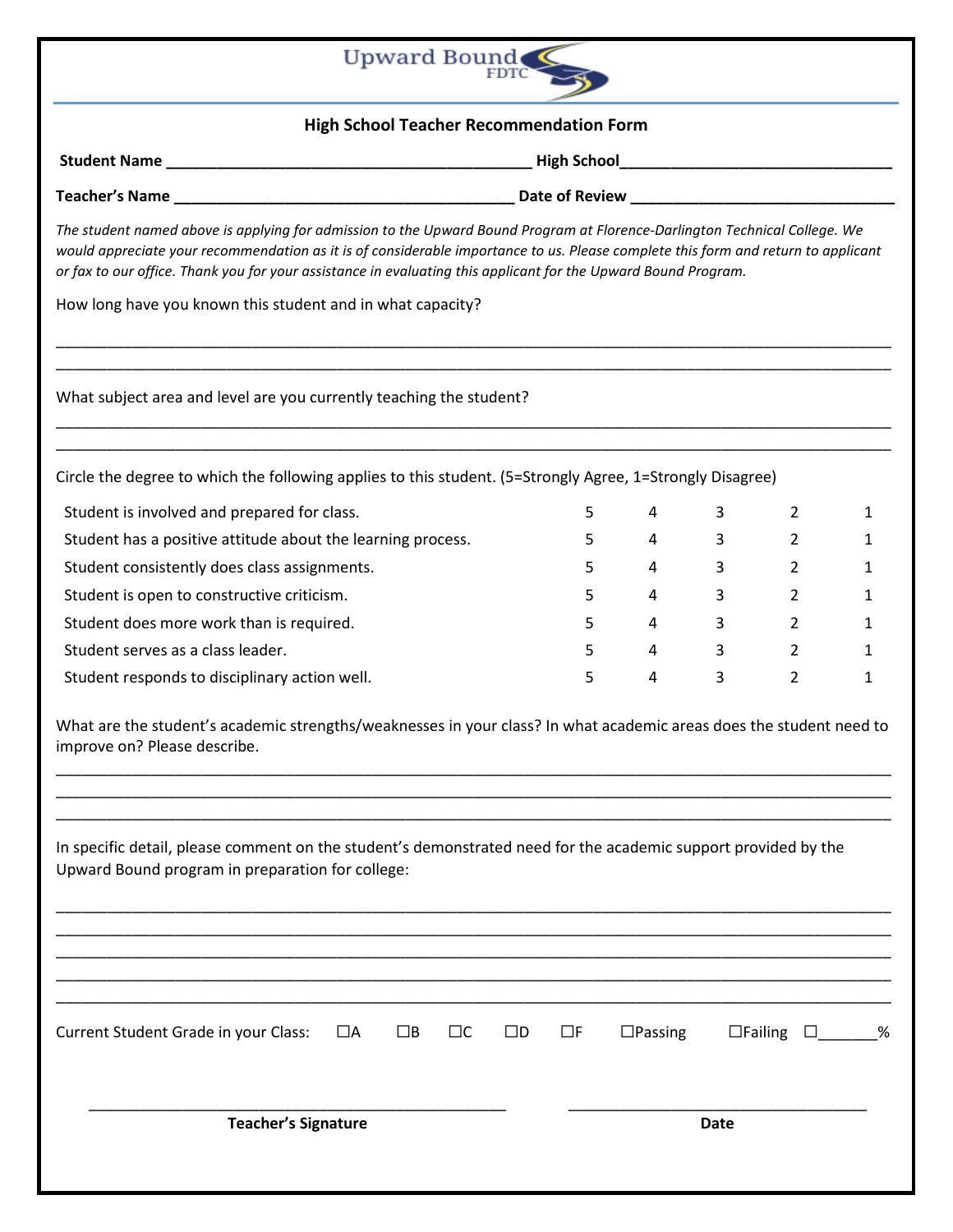

# **Personal Essay**

In 350 words or more, please write an essay that addresses the following questions:

- How do you handle academic challenges?  $\bullet$
- How do you respond to discipline from your parents, teachers, and administrators?
- Why do you want to participate in Upward Bound?
- What are your short-term and long-term goals?
- How will the Upward Bound program help you obtain these goals?

| USE THE NEXT PAGE FOR ADDITIONAL SPACE |  |
|----------------------------------------|--|
|                                        |  |
|                                        |  |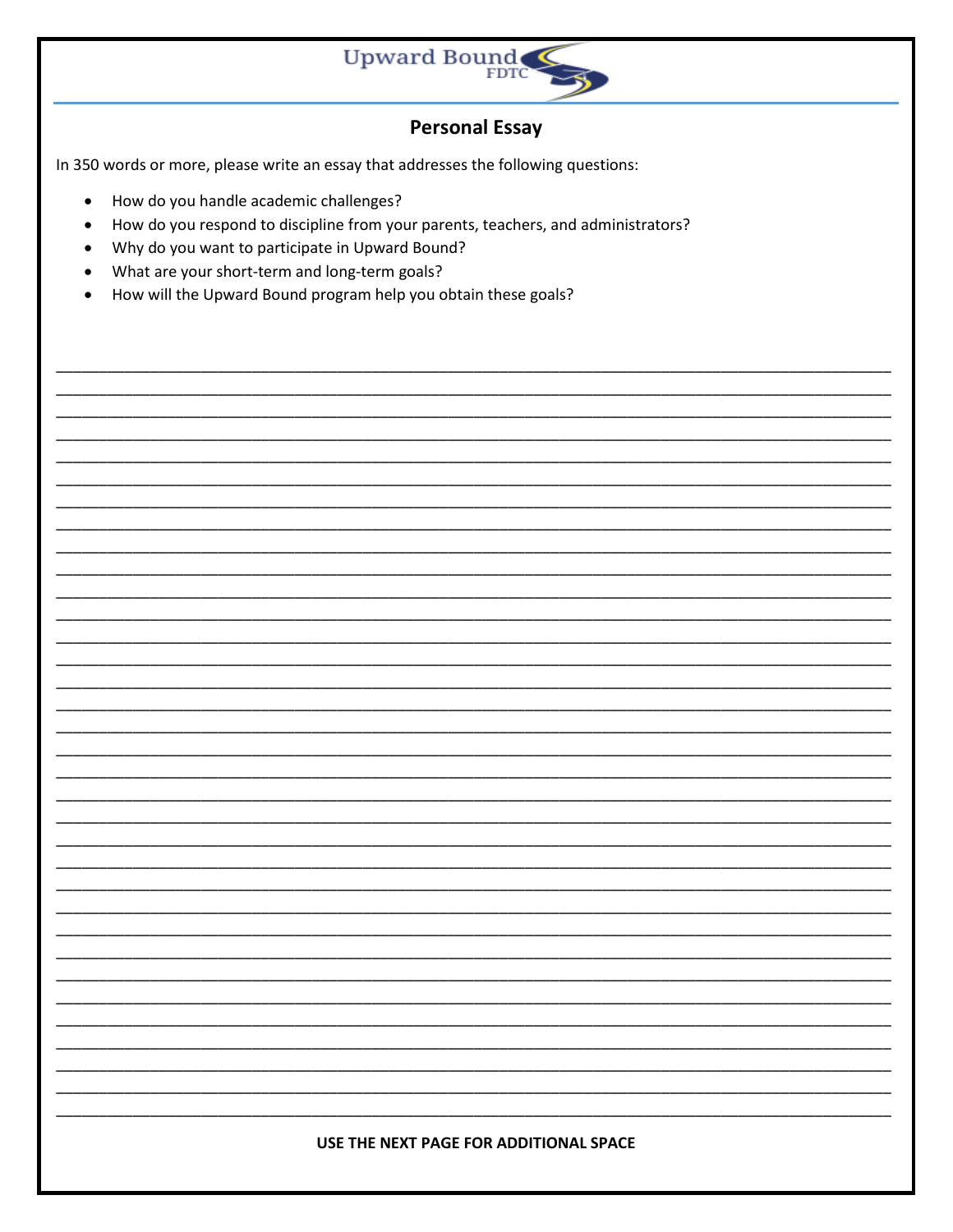| Upward Bound |  |  |  |
|--------------|--|--|--|
|              |  |  |  |
|              |  |  |  |
|              |  |  |  |
|              |  |  |  |
|              |  |  |  |
|              |  |  |  |
|              |  |  |  |
|              |  |  |  |
|              |  |  |  |
|              |  |  |  |
|              |  |  |  |
|              |  |  |  |
|              |  |  |  |
|              |  |  |  |
|              |  |  |  |
|              |  |  |  |
|              |  |  |  |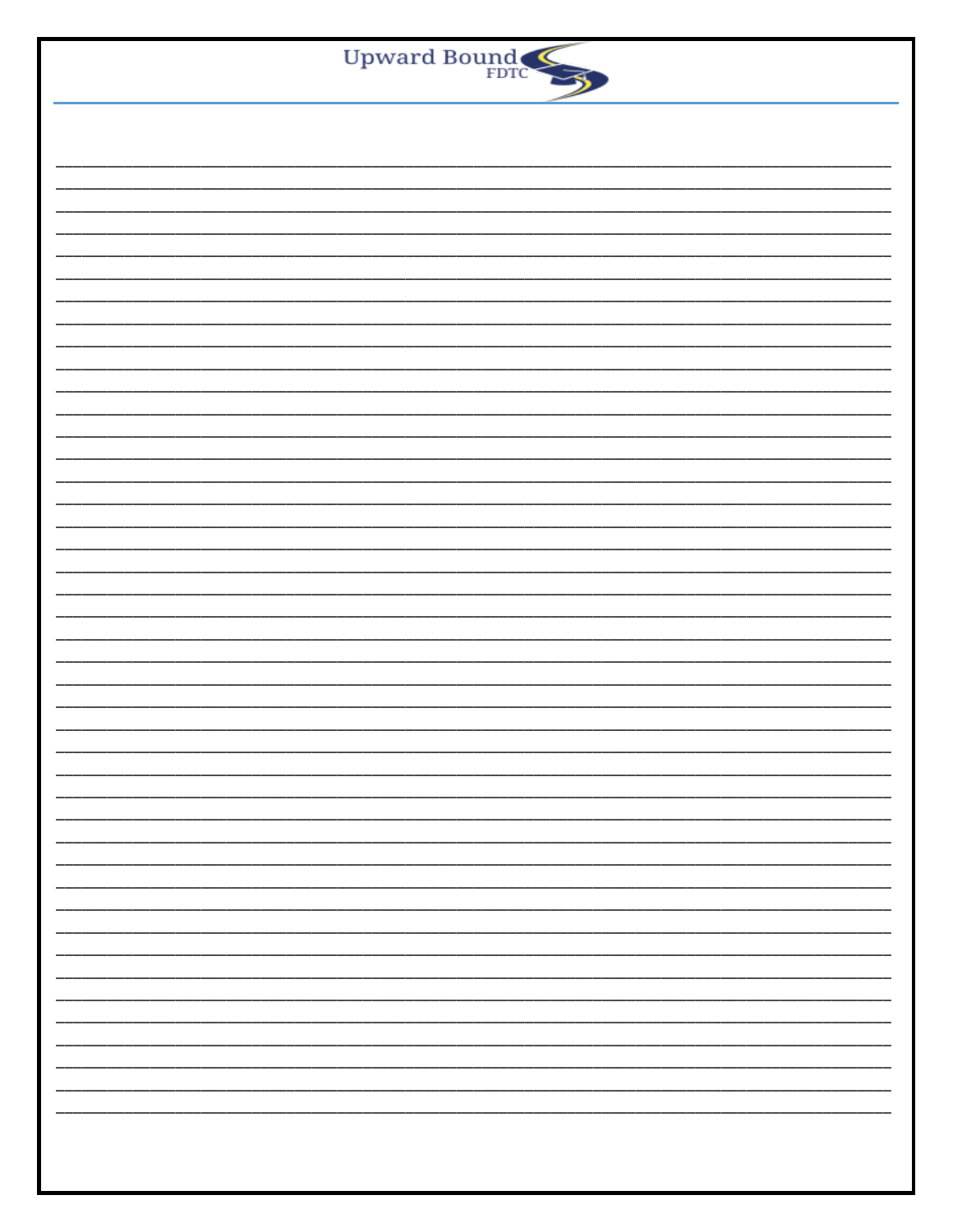

#### **Release of Academic Information**

I authorize the Florence-Darlington Technical College Upward Bound (UB) program staff members to obtain documents relative to and consistent with my child's education. Such documents may include but are not limited to: a copy of school transcripts, report cards, test scores, Power School information and access, ACT, SAT, PSAT, PASS, Individual Graduation Plans (IGP's), academic, financial, demographic data and any other relevant information on my child's behalf. UB understands that it may generate or otherwise be in possession of confidential education records regarding students, and such records are protected by federal law. UB and its employee's expressly agree that they may not share or disclose education records except in fulfillment of and in performance of the obligations of this document. I authorize UB to obtain information related to my/the student's application for college admission and acceptance status, financial aid application (FAFSA), and award letter at any and all colleges and universities, as well as current enrollment status and/or number of credits enrolled. I authorize UB to release or to obtain information from any agency or program providing supplemental educational services. I authorize UB to obtain the above information from my/student's entry into the program throughout their post-secondary education for completion verification regarding its use only for UB purposes and non-re-disclosure.

\_\_\_\_\_\_\_\_\_\_\_\_\_\_\_\_\_\_\_\_\_\_\_\_\_\_\_\_\_\_\_\_\_\_\_\_\_\_\_\_\_\_\_\_\_\_\_\_\_\_\_\_\_\_\_\_\_\_\_\_\_\_\_\_\_\_\_\_\_\_\_\_\_\_\_\_\_\_\_\_\_\_\_\_\_\_\_\_\_\_\_\_\_\_\_\_

\_\_\_\_\_\_\_\_\_\_\_\_\_\_\_\_\_\_\_\_\_\_\_\_\_\_\_\_\_\_\_\_\_\_\_\_\_\_\_\_\_\_\_\_\_\_\_\_\_\_\_\_\_\_\_\_\_\_\_\_\_\_\_\_\_\_\_\_\_\_\_\_\_\_\_\_\_\_\_\_\_\_\_\_\_\_\_\_\_\_\_\_\_\_\_\_

\_\_\_\_\_\_\_\_\_\_\_\_\_\_\_\_\_\_\_\_\_\_\_\_\_\_\_\_\_\_\_\_\_\_\_\_\_\_\_\_\_\_\_\_\_\_\_\_\_\_\_\_\_\_\_\_\_\_\_\_\_\_\_\_\_\_\_\_\_\_\_\_\_\_\_\_\_\_\_\_\_\_\_\_\_\_\_\_\_\_\_\_\_\_\_\_

\_\_\_\_\_\_\_\_\_\_\_\_\_\_\_\_\_\_\_\_\_\_\_\_\_\_\_\_\_\_\_\_\_\_\_\_\_\_\_\_\_\_\_\_\_\_\_\_\_\_\_\_\_\_\_\_\_\_\_\_\_\_\_\_\_\_\_\_\_\_\_\_\_\_\_\_\_\_\_\_\_\_\_\_\_\_\_\_\_\_\_\_\_\_\_\_

Student Name

Student Signature Date Date of the Student Signature Date of the Student Signature Date Date of the Date of the Date of the Date of the Date of the Date of the Date of the Date of the Date of the Date of the Date of the Da

Parent/Guardian Name

Parent/Guardian Signature **Date of American Structure Date** Date of Parents Controller and Date of Date of Parents Controller and Date of Parents Controller and Date of Parents Controller and Date of Parents Controller and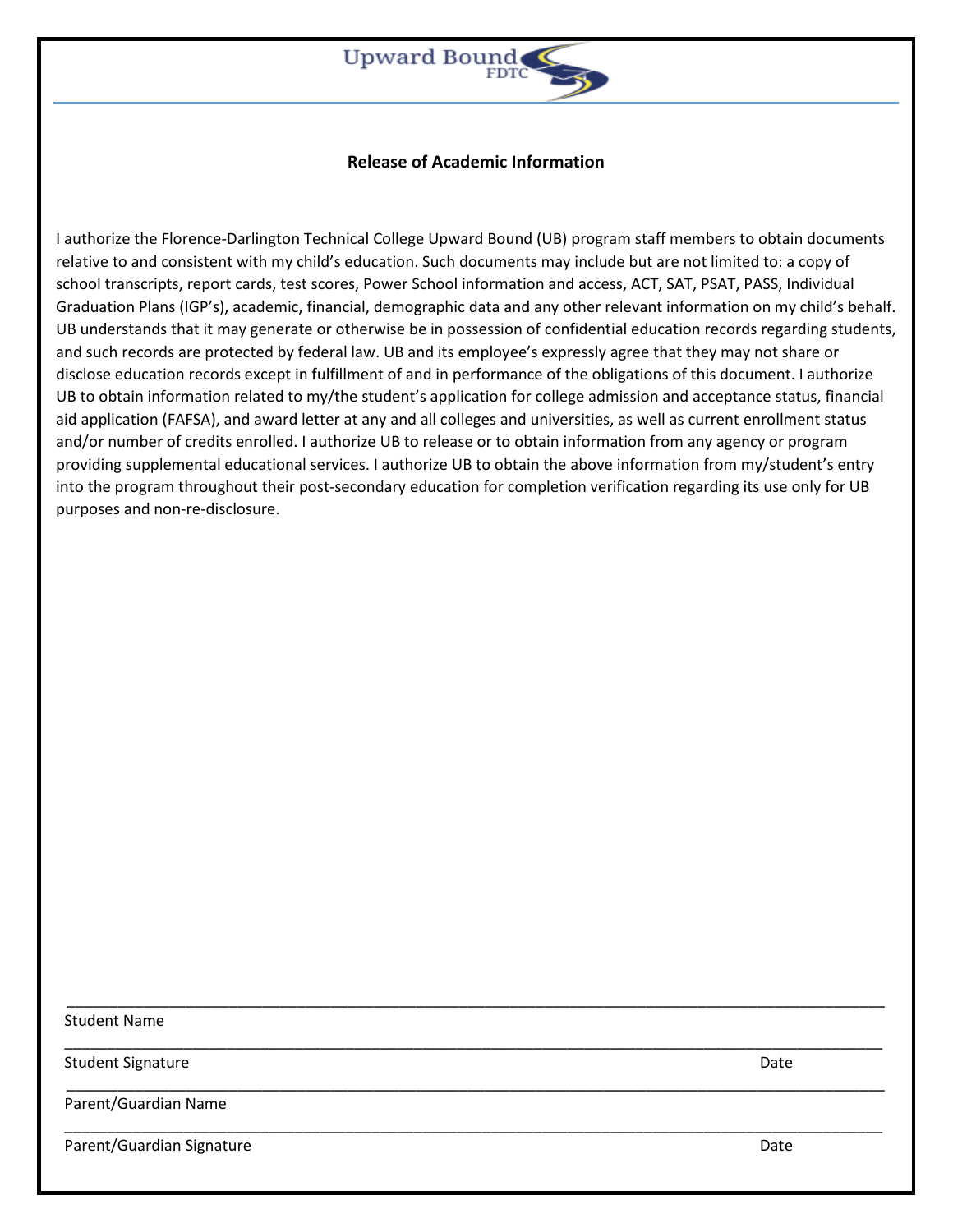| Upward Bound                             |                                                                                                                                                                                                                                                                                                                                                   |  |  |
|------------------------------------------|---------------------------------------------------------------------------------------------------------------------------------------------------------------------------------------------------------------------------------------------------------------------------------------------------------------------------------------------------|--|--|
| <b>Medical History and Consent Form</b>  |                                                                                                                                                                                                                                                                                                                                                   |  |  |
|                                          |                                                                                                                                                                                                                                                                                                                                                   |  |  |
| Date of Birth: _________________________ | Age: ___________                                                                                                                                                                                                                                                                                                                                  |  |  |
|                                          |                                                                                                                                                                                                                                                                                                                                                   |  |  |
|                                          |                                                                                                                                                                                                                                                                                                                                                   |  |  |
|                                          |                                                                                                                                                                                                                                                                                                                                                   |  |  |
|                                          |                                                                                                                                                                                                                                                                                                                                                   |  |  |
|                                          | If parent of guardian is unavailable, whom should we contact in case of an emergency?                                                                                                                                                                                                                                                             |  |  |
|                                          |                                                                                                                                                                                                                                                                                                                                                   |  |  |
|                                          |                                                                                                                                                                                                                                                                                                                                                   |  |  |
|                                          |                                                                                                                                                                                                                                                                                                                                                   |  |  |
|                                          |                                                                                                                                                                                                                                                                                                                                                   |  |  |
|                                          |                                                                                                                                                                                                                                                                                                                                                   |  |  |
| Allergies:                               |                                                                                                                                                                                                                                                                                                                                                   |  |  |
|                                          |                                                                                                                                                                                                                                                                                                                                                   |  |  |
|                                          | <b>IMPORTANT - FORM MUST BE SIGNED FOR ATTENDANCE</b>                                                                                                                                                                                                                                                                                             |  |  |
| give permission to the program:          | The person listed above has permission to engage in all prescribed Upward Bound activities except as noted. I hereby                                                                                                                                                                                                                              |  |  |
| 1. To provide ongoing health care,<br>2. | To select medical personnel to order x-rays, routine tests, or treatment for the person listed above.                                                                                                                                                                                                                                             |  |  |
|                                          | <b>EMERGENCY AUTHORIZATION:</b> In the event that I cannot be reached in an emergency, I hereby give permission to the<br>physician selected by the Upward Bound Staff to hospitalize, secure proper treatment, and to order injection, anesthesia<br>and/or surgery for the person named above. This form may be photocopied for use off campus. |  |  |

Parent/Guardian Signature Date

\_\_\_\_\_\_\_\_\_\_\_\_\_\_\_\_\_\_\_\_\_\_\_\_\_\_\_\_\_\_\_\_\_\_\_\_\_\_\_\_ \_\_\_\_\_\_\_\_\_\_\_\_\_\_\_\_\_\_\_\_\_\_\_\_\_\_\_\_\_\_\_\_\_\_